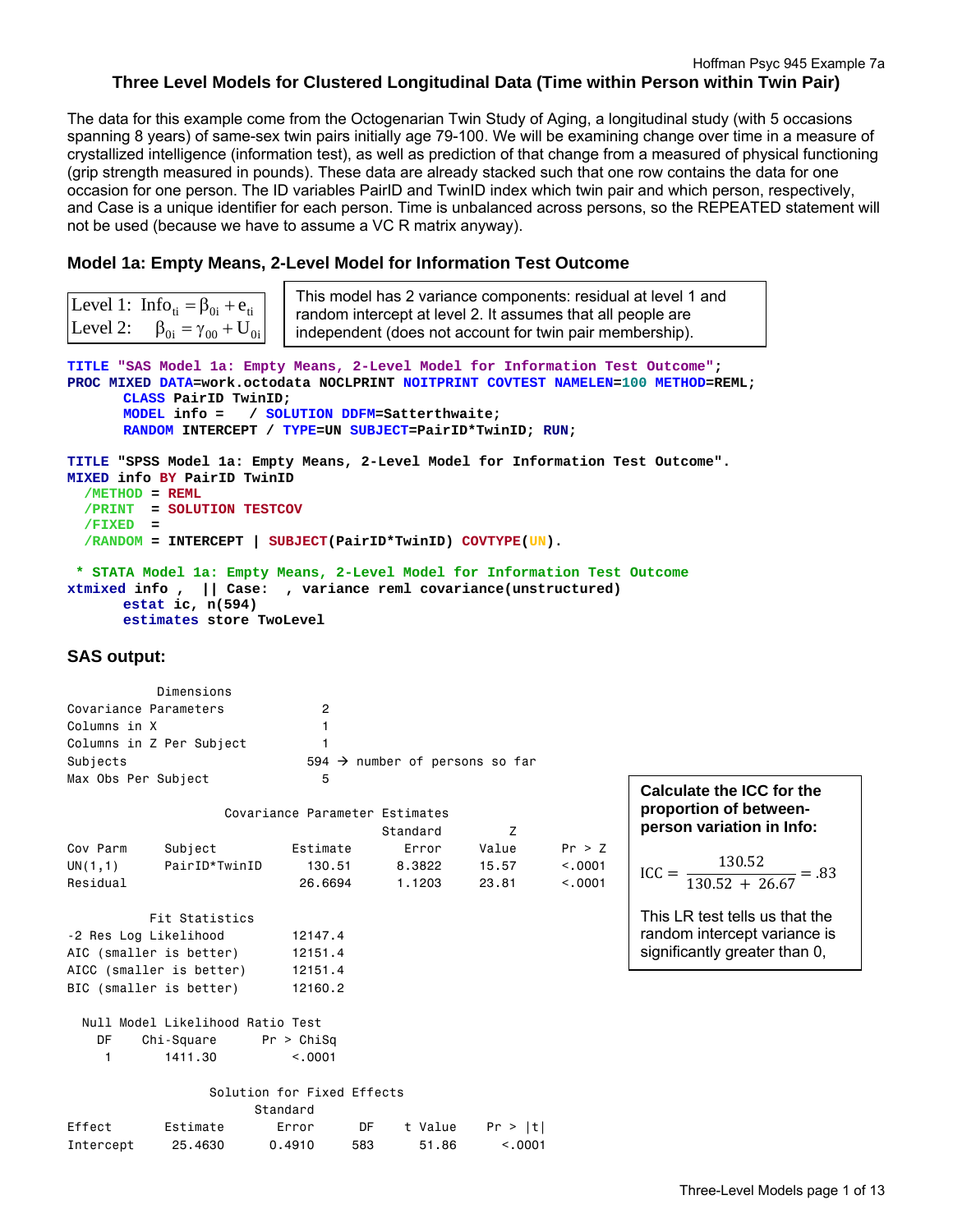# **Model 1b: Empty Means, 3-Level Model for Information Test Outcome**

| Level 1: $Info_{\text{tij}} = \beta_{0\text{ij}} + e_{\text{tij}}$<br>Level 2: $\beta_{0ij} = \delta_{00j} + U_{0ij}$<br>Level 3: $\delta_{00j} = \gamma_{000} + V_{00j}$                                                                                                                                        | This model now has 3 variance components: residual at level-1,<br>random intercept at level 2, and random intercept at level 3. It now<br>allows a correlation between people from the same twin pair.                                                     |
|------------------------------------------------------------------------------------------------------------------------------------------------------------------------------------------------------------------------------------------------------------------------------------------------------------------|------------------------------------------------------------------------------------------------------------------------------------------------------------------------------------------------------------------------------------------------------------|
| CLASS PairID TwinID;<br>$MODEL$ info =<br>RANDOM INTERCEPT / TYPE=UN SUBJECT=PairID;<br>RANDOM INTERCEPT / TYPE=UN SUBJECT=PairID*TwinID;                                                                                                                                                                        | TITLE "SAS Model 1b: Empty Means, 3-Level Model for Information Test Outcome";<br>PROC MIXED DATA=work.octodata NOCLPRINT NOITPRINT COVTEST NAMELEN=100 METHOD=REML;<br>/ SOLUTION DDFM=Satterthwaite;<br>* Level $3;$<br>* Level 2; RUN;                  |
| MIXED info BY PairID TwinID<br>$/METHOD = REML$<br>/PRINT<br>= SOLUTION TESTCOV<br>$/FIXED =$<br>$/RANDOM = INTERCEPT$<br>$/$ RANDOM = INTERCEPT   SUBJECT(PairID*TwinID) COVTYPE(UN).<br>xtmixed info,<br>   Case: , variance reml covariance(unstructured)<br>estat ic, $n(337)$<br>estimates store ThreeLevel | TITLE "SPSS Model 1b: Empty Means, 3-Level Model for Information Test Outcome".<br>SUBJECT (PairID) COVTYPE (UN)<br>* STATA Model 1b: Empty Means, 3-Level Model for Information Test Outcome<br>   PairID: , covariance(unstructured) ///                 |
| lrtest ThreeLevel TwoLevel<br><b>SAS output:</b>                                                                                                                                                                                                                                                                 |                                                                                                                                                                                                                                                            |
| Dimensions<br>Covariance Parameters<br>3<br>Columns in X<br>$\mathbf{1}$<br>Columns in Z Per Subject<br>3<br>Subjects<br>Max Obs Per Subject                                                                                                                                                                     | 337 $\rightarrow$ now number of twin pairs (families)<br>$10 \rightarrow$ per twin pair (5 occasions * 2 persons)                                                                                                                                          |
| Covariance Parameter Estimates                                                                                                                                                                                                                                                                                   |                                                                                                                                                                                                                                                            |
|                                                                                                                                                                                                                                                                                                                  | Standard<br>z                                                                                                                                                                                                                                              |
| Cov Parm<br>Subject<br>Estimate<br>PairID<br>83.7221<br>UN(1,1)<br>PairID*TwinID<br>47.3328<br>UN $(1,1)$<br>Residual<br>26.7561                                                                                                                                                                                 | Value<br>Pr > Z<br>Error<br>8.53<br>9.8155<br>$\langle .0001 \rangle$ + level-3 between-pair<br>8.77<br>5.3992<br>$\langle .0001 \rangle$ + level-2 within-pair<br>1.1270<br>23.74<br>$\langle .0001 \rangle$ + level-1 within-person                      |
| Fit Statistics<br>-2 Res Log Likelihood<br>12045.9<br>AIC (smaller is better)<br>12051.9<br>AICC (smaller is better)<br>12052.0                                                                                                                                                                                  | Is the 3-level model a better fit than the 2-level model?<br>Yes, $-2\Delta L L (\sim 1) = 101.5$ , $p < .001$                                                                                                                                             |
| BIC (smaller is better)<br>12063.4<br>Solution for Fixed Effects<br>Standard                                                                                                                                                                                                                                     |                                                                                                                                                                                                                                                            |
| Effect<br>Estimate<br>Error<br>327<br>Intercept<br>25.2102<br>0.5962                                                                                                                                                                                                                                             | t Value<br>DF<br>Pr >  t <br>42.28<br>< .0001                                                                                                                                                                                                              |
| Proportion variance at each level:<br>$26.75 / 157.83 = .17$<br>Level 1 (time) $=$<br>Level 2 (person) = $47.34 / 157.83 = .30$<br>Level $3$ (pair) =<br>$83.73 / 157.83 = .53$                                                                                                                                  | $ICCL2$ for time within person & pair =<br>$(83.73 + 47.34) / (83.73 + 47.34 + 26.75) = .83$<br>$ICC_{L3}$ for person within pair = 83.72 / (83.72 + 47.33) = .64<br>This ICC = .64 is significantly greater than 0 via $-2\Delta L L$ for 3- vs. 2-level. |

**Now let's do the same thing for our two time-varying predictors: age and grip strength.**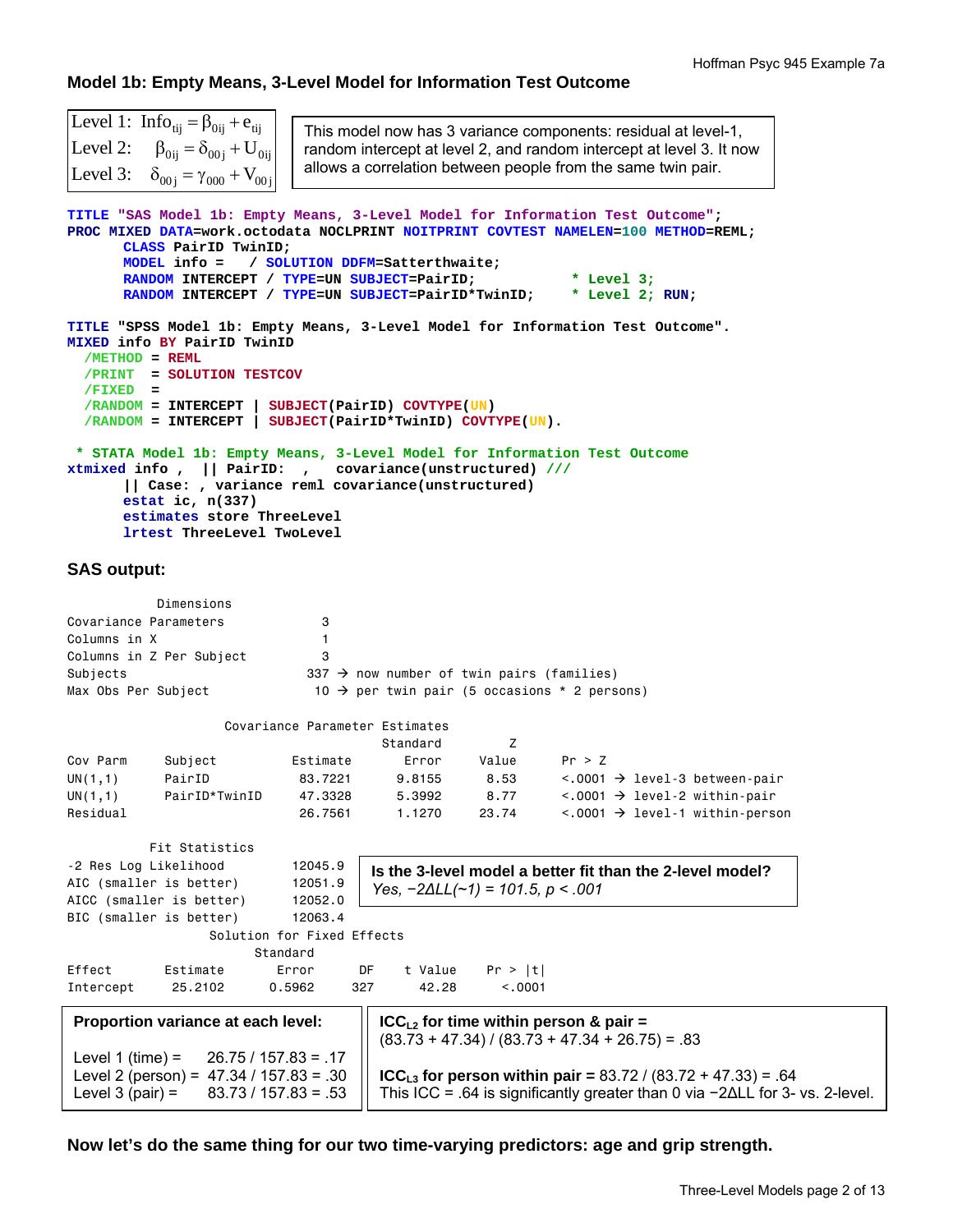### **Age Model: Empty Means, 3-Level Model for Age Predictor**

```
TITLE "SAS Age Model: Empty Means, 3-Level Model for Age Predictor"; 
PROC MIXED DATA=work.octodata NOCLPRINT NOITPRINT COVTEST NAMELEN=100 METHOD=REML; 
       CLASS PairID TwinID; 
       MODEL age = / SOLUTION DDFM=Satterthwaite; 
       RANDOM INTERCEPT / TYPE=UN SUBJECT=PairID; * Level 3;<br>RANDOM INTERCEPT / TYPE=UN SUBJECT=PairID*TwinID; * Level 2; RUN;
       RANDOM INTERCEPT / TYPE=UN SUBJECT=PairID*TwinID;
TITLE "SPSS Age Model: Empty Means, 3-Level Model for Age Predictor". 
MIXED age BY PairID TwinID 
  /METHOD = REML
  /PRINT = SOLUTION TESTCOV
   /FIXED = 
   /RANDOM = INTERCEPT | SUBJECT(PairID) COVTYPE(UN) 
   /RANDOM = INTERCEPT | SUBJECT(PairID*TwinID) COVTYPE(UN). 
  * STATA Age Model: Empty Means, 3-Level Model for Age Predictor 
xtmixed age , || PairID: , covariance(unstructured) ///
        || Case: , variance reml covariance(unstructured)
```
### **SAS output:**

|          |               | Covariance Parameter Estimates |          |                          |                                          |
|----------|---------------|--------------------------------|----------|--------------------------|------------------------------------------|
|          |               |                                | Standard |                          |                                          |
| Cov Parm | Subject       | Estimate                       | Error    | Value                    | Pr > 7                                   |
| UN(1,1)  | PairID        | 6,5528                         | 0.6752   | 9.71                     | $\leq$ .0001 level-3 between-pair = 47%  |
| UN(1,1)  | PairID*TwinID | 0                              | $\sim$   | <b>Contract Contract</b> | $level-2$ within-pair = $0\%$            |
| Residual |               | 7.4662                         | 0.2842   | 26.27                    | $\leq$ .0001 level-1 within-person = 53% |

| Fit Statistics           |        | Because there is no age variance at level 2,    |
|--------------------------|--------|-------------------------------------------------|
| -2 Res Log Likelihood    | 8948.5 | age will be a predictor at levels 1 and 3 only. |
| AIC (smaller is better)  | 8952.5 |                                                 |
| AICC (smaller is better) | 8952.5 |                                                 |
| BIC (smaller is better)  | 8960.2 |                                                 |
|                          |        |                                                 |

|           |          | Solution for Fixed Effects |     |         |         |  |  |  |
|-----------|----------|----------------------------|-----|---------|---------|--|--|--|
| Standard  |          |                            |     |         |         |  |  |  |
| Effect    | Estimate | Error                      | DF  | t Value | Pr >  t |  |  |  |
| Intercept | 85,9648  | 0.1585                     | 305 | 542.33  | < 0.001 |  |  |  |

## **Grip Strength Model: Empty Means, 3-Level Model for Grip Strength Predictor**

```
TITLE "SAS Grip Model: Empty Means, 3-Level Model for Grip Strength Predictor"; 
PROC MIXED DATA=work.octodata NOCLPRINT NOITPRINT COVTEST NAMELEN=100 METHOD=REML; 
      CLASS PairID TwinID; 
      MODEL gripp = / SOLUTION DDFM=Satterthwaite; 
      RANDOM INTERCEPT / TYPE=UN SUBJECT=PairID; * Level 3;
      RANDOM INTERCEPT / TYPE=UN SUBJECT=PairID*TwinID; * Level 2; RUN; 
TITLE "SPSS Grip Model: Empty Means, 3-Level Model for Grip Strength Predictor". 
MIXED gripp BY PairID TwinID 
  /METHOD = REML
   /PRINT = SOLUTION TESTCOV
   /FIXED = 
 /RANDOM = INTERCEPT | SUBJECT(PairID) COVTYPE(UN) 
 /RANDOM = INTERCEPT | SUBJECT(PairID*TwinID) COVTYPE(UN). 
  * STATA Grip Model: Empty Means, 3-Level Model for Grip Strength Predictor 
xtmixed gripp , || PairID: , covariance(unstructured) ///
       || Case: , variance reml covariance(unstructured)
```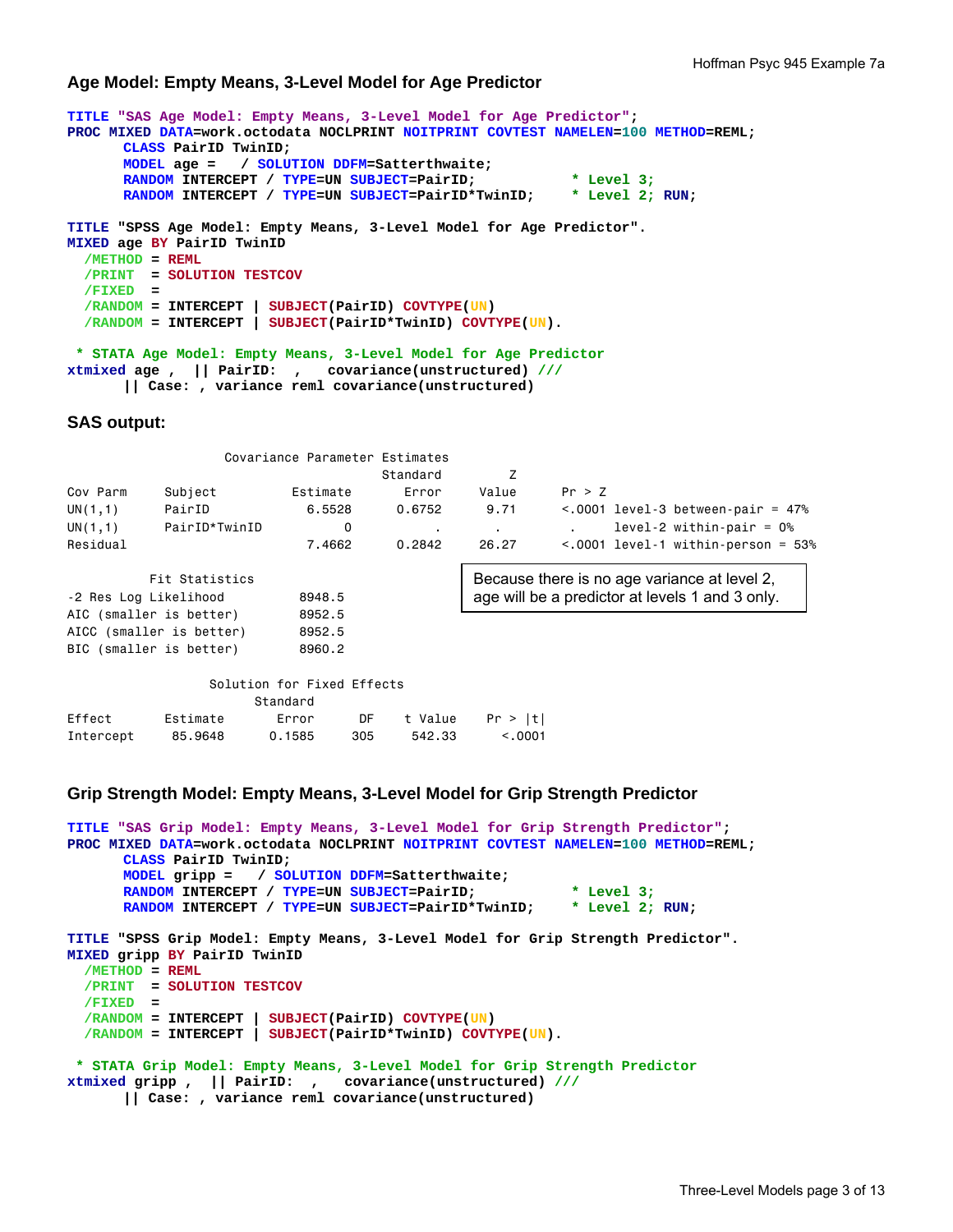## **SAS output:**

|                         |                          | Covariance Parameter Estimates |                                                        |                                                          |                                                       |  |  |
|-------------------------|--------------------------|--------------------------------|--------------------------------------------------------|----------------------------------------------------------|-------------------------------------------------------|--|--|
|                         |                          |                                | Standard                                               | Z                                                        |                                                       |  |  |
| Cov Parm                | Subject                  | Estimate                       | Error                                                  | Value                                                    | Pr > Z                                                |  |  |
| UN(1,1)                 | PairID                   | 3,0858                         | 0.4674                                                 | 6.60                                                     | $\leq$ .0001 level-3 between-pair = 36%               |  |  |
| UN(1,1)                 | PairID*TwinID            | 2.5525                         | 0.3437                                                 | 7.43                                                     | $< .0001$ level-2 within-pair = 29%                   |  |  |
| Residual                |                          | 3.0496                         | 0.1272                                                 | 23.98                                                    | $\leq$ .0001 level-1 within-person = 35%              |  |  |
|                         |                          |                                |                                                        |                                                          |                                                       |  |  |
|                         | Fit Statistics           |                                |                                                        |                                                          |                                                       |  |  |
| -2 Res Log Likelihood   |                          | 7835.1                         | Because grip strength has variance at all levels, grip |                                                          |                                                       |  |  |
|                         | AIC (smaller is better)  | 7841.1                         |                                                        | strength will be a predictor at all levels. However, for |                                                       |  |  |
|                         | AICC (smaller is better) | 7841.1                         |                                                        |                                                          | simplicity we are ignoring for now its potential show |  |  |
| BIC (smaller is better) |                          | 7852.5                         |                                                        | person and pair differences in change over time.         |                                                       |  |  |
|                         |                          |                                |                                                        |                                                          |                                                       |  |  |
|                         |                          | Solution for Fixed Effects     |                                                        |                                                          |                                                       |  |  |
|                         |                          | Standard                       |                                                        |                                                          |                                                       |  |  |

|       | Effect Estimate Error DF t-Value Pr >  t |  |  |  |
|-------|------------------------------------------|--|--|--|
|       | Intercept 8.0660 0.1269 318 63.58 <.0001 |  |  |  |
| - - - |                                          |  |  |  |

We now need to create our predictor variables, including a mean of grip strength at the pair and person levels. We then code time as "time-in-study" and use baseline age as between-pair age. This gives us a convenient demarcation of age at baseline as the cross-sectional effect of age, and time-in-study as the longitudinal effect of age.

## **SAS Data Manipulation:**

```
* Importing data into work library and creating person mean gripp for level-2;
DATA work.octodata; SET octo.octodata; 
       PMgripp = MEAN(OF gripp1-gripp5); 
      LABEL PMgripp= "PMgripp: Person Mean Gripp"; RUN; 
* Getting twin pair means for grip strength to use at level-3;
PROC SORT DATA=work.octodata; BY PairID TwinID Wave; run; 
PROC MEANS NOPRINT DATA=work.octodata; BY PairID; VAR PMgripp; 
      OUTPUT OUT=PairMeans MEAN(PMgripp) = FMgripp; RUN; 
* Merging PairMeans with datafile and centering predictors;
DATA work.octodata; MERGE work.octodata work.PairMeans; BY PairID; 
      LABEL FMgripp= "FMgripp: Family Mean Gripp";
*** Age Variables ***;
      * Centering age at time 1 at 85 to use at level-3;
              BFage85 = agew1 - 85; LABEL BFage85= "BFage85: Age at Time1 (0=85)"; 
      * Within-person centering age at level-1 (like VARIABLE-BASED CENTERING);
              time = age - agew1; LABEL time= "time: Time Since Entry (0= Age Wave 1)"; 
*** Grip Strength Variables ***;
      * Centering family mean gripp at 9 to use at level-3;
              BFgripp9 = FMgripp - 9; 
      * Centering person mean gripp at 9 to use at level-2;
              BPgripp9 = PMgripp - 9; * CONSTANT-BASED CENTERING;
              WFgripp = PMgripp - FMgripp; * VARIABLE-BASED CENTERING;
      * Centering time-varying gripp to use at level-1;
              TVgripp9 = gripp - 9; * CONSTANT-BASED CENTERING;
              WPgripp = gripp - PMgripp;
      LABEL BFgripp9= "BFgripp9: Between-Family Mean Grip Strength in Pounds (0=9)"
 BPgripp9= "BPgripp9: Between-Person Mean Grip Strength in Pounds (0=9)"
 WFgripp= "WFgripp: Within-Family Deviation from Mean Grip Strength in Pounds"
              TVgripp9= "TVgripp9: Time-Varying Grip Strength in Pounds (0=9)"
              WPgripp= "WPgripp: Within-Person Deviation from Mean Grip Strength in Pounds"; 
* Selecting only cases with complete data;
```
**IF NMISS(agew1, age, FMgripp, PMgripp, gripp, info)>0 THEN DELETE; RUN;**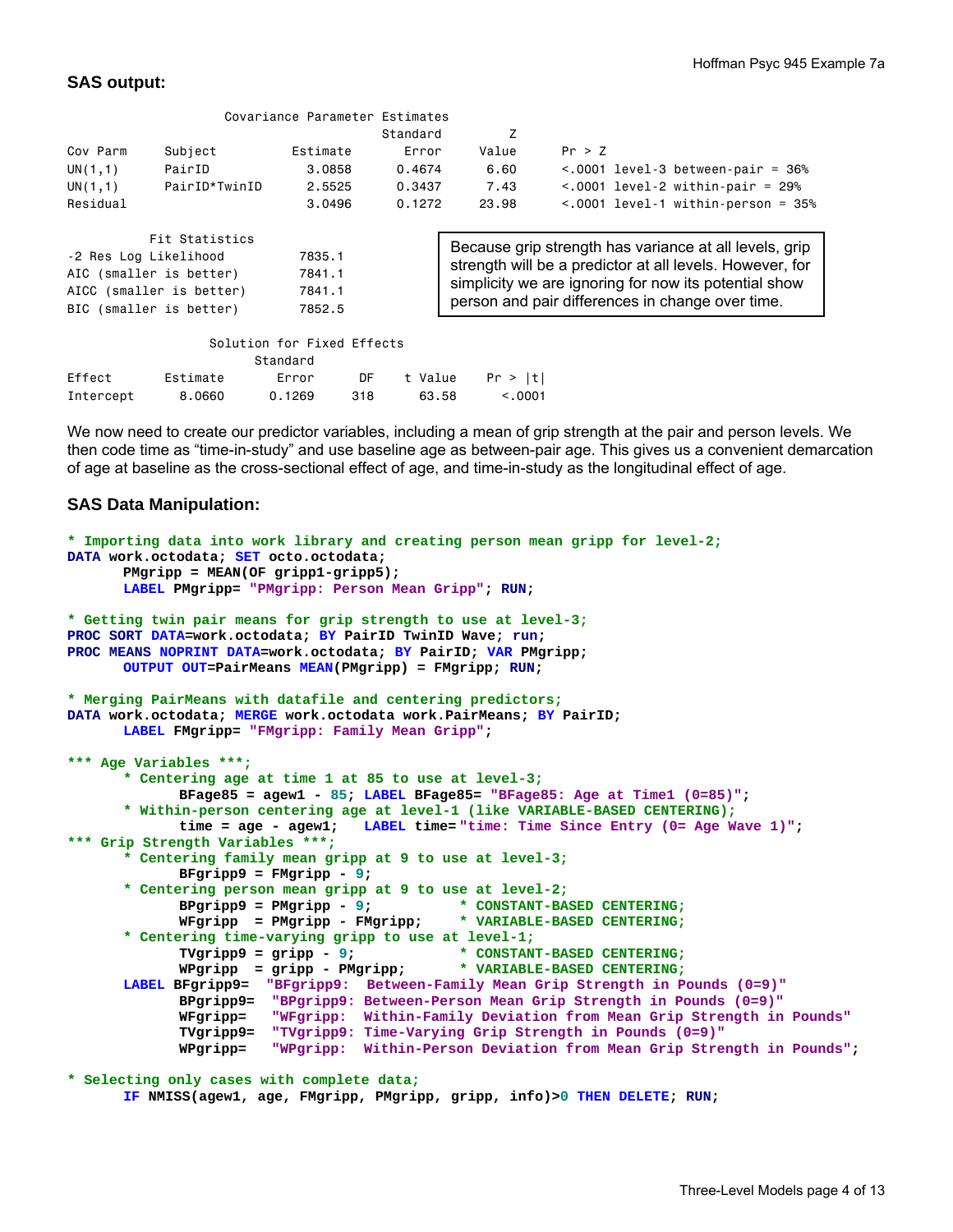## **SPSS Data Manipulation:**

```
SORT CASES BY PairID TwinID Wave.
* Getting person gripp means to use as level-2 predictor. 
COMPUTE PMgripp = MEAN(gripp1 TO gripp5). 
EXECUTE. 
* Getting pair gripp means to use as level-3 predictor. 
AGGREGATE /OUTFILE=* MODE=ADDVARIABLES /PRESORTED /BREAK = PairID /FMgripp = MEAN(PMgripp). 
VARIABLE LABELS FMgripp "FMgripp: Family Mean Gripp" PMgripp "PMgripp: Person Mean Gripp".
*** Age Variables ***. 
        * Centering age at time 1 at 85 to use at level-3. 
              COMPUTE BFage85 = agew1 - 85. 
       * Within-person centering age at level-1 (like VARIABLE-BASED CENTERING). 
              COMPUTE time = age - agew1. 
              VARIABLE LABELS BFage85 "BFage85: Age at Time1 (0=85)"
                               time "time: Time Since Entry (0= Age Wave 1)". 
*** Grip Strength Variables ***. 
        * Centering family mean gripp at 9 to use at level-3. 
              COMPUTE BFgripp9 = FMgripp - 9. 
       * Centering person mean gripp at 9 to use at level-2. 
              COMPUTE BPgripp9 = PMgripp - 9. 
              COMPUTE WFgripp = PMgripp - FMgripp. 
       * Centering time-varying gripp to use at level-1. 
              COMPUTE TVgripp9 = gripp - 9. 
              COMPUTE WPgripp = gripp - PMgripp. 
      VARIABLE LABELS 
              BFgripp9 "BFgripp9: Between-Family Mean Grip Strength in Pounds (0=9)" 
              BPgripp9 "BPgripp9: Between-Person Mean Grip Strength in Pounds (0=9)" 
              WFgripp "WFgripp: Within-Family Deviation from Mean Grip Strength in Pounds" 
              TVgripp9 "TVgripp9: Time-Varying Grip Strength in Pounds (0=9)" 
              WPgripp "WPgripp: Within-Person Deviation from Mean Grip Strength in Pounds". 
* Selecting only complete cases. 
       SELECT IF (NMISS(agew1, age, FMgripp, PMgripp, gripp, info)=0). 
      EXECUTE.
```
## **STATA Data Manipulation:**

```
 * Creating person mean gripp for level-2 
egen PMgripp = rmean(GRIPP1-GRIPP5) 
label variable PMgripp "PMgripp: Person Mean Gripp"
  * Creating family mean gripp for level-3 
egen FMgripp = mean(PMgripp), by(PairID) 
label variable FMgripp "FMgripp: Family Mean Gripp"
  * Age variables 
  * centering age at time 1 at 85 to use at level-3 
gen BFage85 = agew1 - 85 
label variable BFage85 "BFage85: Age at Time1 (0=85)"
 * within person centering age at level-1 (like VARIABLE-BASED CENTERING) 
gen time = age - agew1 
label variable time "time: Time since entry (0= Age Wave 1)"
  * Grip Strength Variables 
  * centering family mean gripp at 9 use at level-3 
gen BFgripp9 = FMgripp - 9
  * centering person mean gripp at 9 to use at level-2 
gen BPgripp9 = PMgripp - 9 // CONSTANT-BASED CENTERING 
gen WFgripp = PMgripp - FMgripp // VARIABLE-BASED CENTERING 
  * centering time-varying gripp to use at level-1 
gen TVgripp9 = gripp - 9 // CONSTANT-BASED CENTERING 
gen WPgripp = gripp - PMgripp // VARIABLE-BASED CENTERING 
label variable BFgripp9 "BFgripp9: Between-Family Mean Grip Strength in Pounds (0=9)"
label variable BPgripp9 "BPgripp9: Between-Person mean gripp strength in pounds (0=9)" 
label variable WFgripp "WFgripp: Within-Family deviation from mean grip strength in Pounds" 
label variable TVgripp9 "TVgripp9: Time-Varying Grip Strength in Pounds (0=9)" 
label variable WPgripp "WPgripp: Within-Person Deviation from Mean Grip Strength in Pounds"
* Selecting only cases with complete data
egen nummiss = rowmiss(agew1 age FMgripp PMgripp gripp info)
drop if nummiss>0
```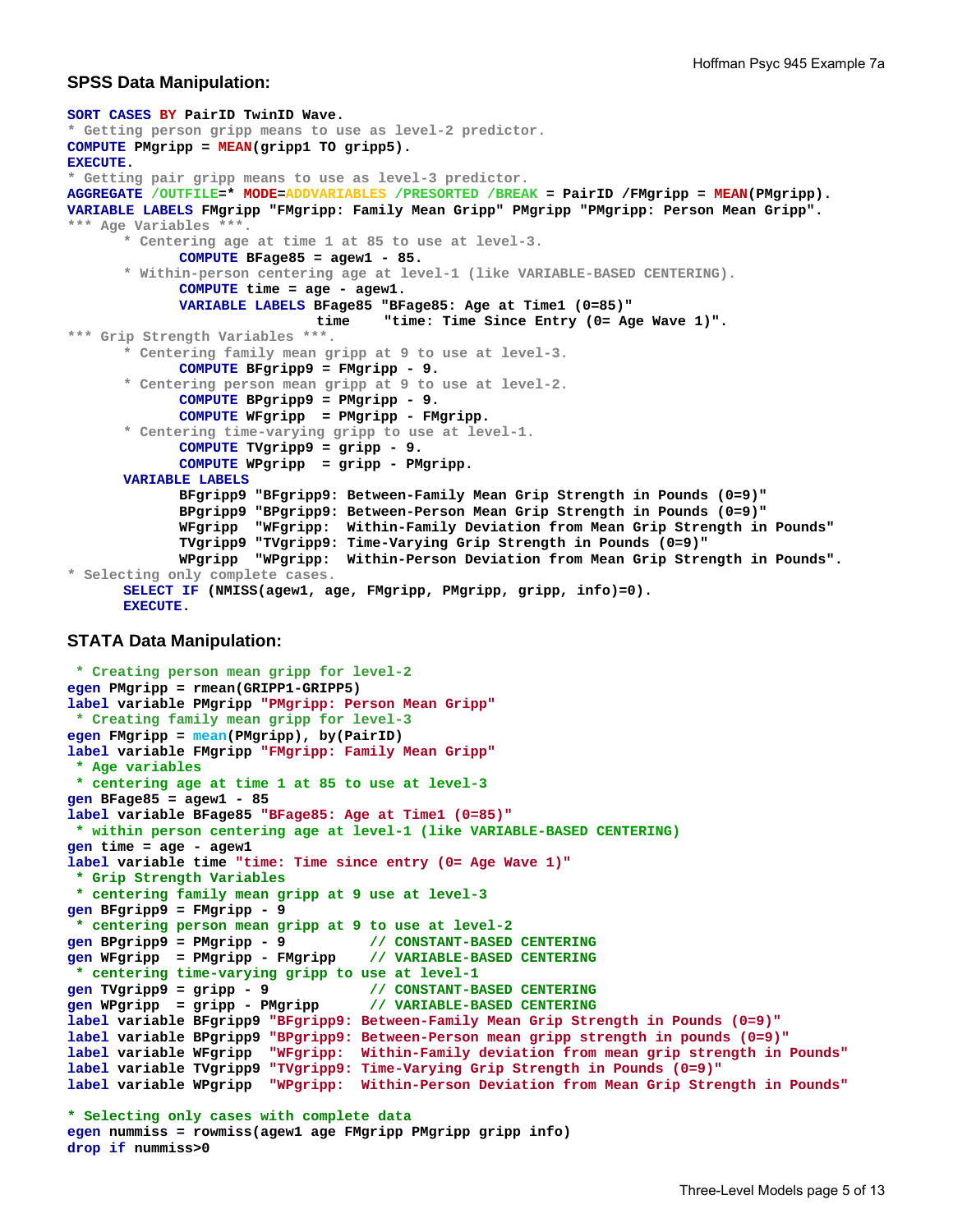## **Model 2a: Fixed Quadratic, Random Intercepts at Levels 2 and 3**

```
(Age_{\text{ti}} - \text{PairAge1}_{i}) + \beta_{2\text{ii}} (Age_{\text{ti}} - \text{PairAge1}_{i})^{2}Level 1: Info_{ij} = \beta_{0ij} + \beta_{1ij} (Age_{tij} - PairAge1_j) + \beta_{2ij} (Age_{tij} - PairAge1_j) + e_{tij}Intercept: \beta_{0ij} = \delta_{00j} + U_{0ij}\beta_{1ij} = \delta_{10j}Quadratic Time: \beta_{2ij} = \delta_{20j}Level 2: 
    Linear Time: 
Level 3: 
   Intercept:
        ercept: \delta_{00j} = \gamma_{000} + \gamma_{001} (\text{PairAgel}_{j} - 85) + V_{00j}\delta_{10j} = \gamma_{100}Quadratic Time: \delta_{20j} = \gamma_{200} Linear Time:
```
**TITLE "SAS Model 2a: Fixed Quadratic, Random Intercept for Pair and Twin"; PROC MIXED DATA=work.octodata NOCLPRINT NOITPRINT COVTEST NAMELEN=100 METHOD=REML; CLASS PairID TwinID; MODEL info = BFage85 time time\*time / SOLUTION DDFM=Satterthwaite; RANDOM INTERCEPT / TYPE=UN SUBJECT=PairID; \* Level 3; RANDOM INTERCEPT / TYPE=UN SUBJECT=PairID\*TwinID; \* Level 2; RUN; TITLE "SPSS Model 2a: Fixed Quadratic, Random Intercept for Pair and Twin". MIXED info BY PairID TwinID WITH BFage85 time /METHOD = REML /PRINT = SOLUTION TESTCOV /FIXED = BFage85 time time\*time /RANDOM = INTERCEPT | SUBJECT(PairID) COVTYPE(UN) /RANDOM = INTERCEPT | SUBJECT(PairID\*TwinID) COVTYPE(UN). \* STATA Model 2a: Fixed Quadratic, Random Intercepts at Levels 2 and 3** 

**xtmixed info c.BFage85 c.time c.time#c.time , || PairID: , covariance(unstructured) /// || Case: , variance reml covariance(unstructured) estat ic, n(337) estimates store FixQuad** 

### **SAS output:**

|                                                     |                                                                                | Covariance Parameter Estimates                                         |                                  |                                                   |                                                    |                                         |                                                                                                                                                                                                    |
|-----------------------------------------------------|--------------------------------------------------------------------------------|------------------------------------------------------------------------|----------------------------------|---------------------------------------------------|----------------------------------------------------|-----------------------------------------|----------------------------------------------------------------------------------------------------------------------------------------------------------------------------------------------------|
| Cov Parm<br>UN(1,1)<br>UN(1,1)<br>Residual          | Subject<br>PairID<br>PairID*TwinID<br>Fit Statistics                           | Estimate<br>79,5366<br>52,4135<br>22,7722                              |                                  | Standard<br>Error<br>9.6947<br>5.6798<br>0.9601   | Z<br>Value<br>8.20<br>9.23<br>23.72                | Pr > Z<br>< 0.001<br>< 0.001<br>< 0.001 | This model has 3 variance<br>components: residual at<br>level-1, random intercept at<br>level-2, and random<br>intercept at level-3. It now<br>also has 3 new fixed<br>effects: BFage85, time, and |
| -2 Res Log Likelihood                               | AIC (smaller is better)<br>AICC (smaller is better)<br>BIC (smaller is better) | 11878.0<br>11884.0<br>11884.1<br>11895.5<br>Solution for Fixed Effects |                                  |                                                   |                                                    |                                         | $time2$ .<br>We do not compare REML<br>deviances because these<br>models differ in fixed<br>effects. Instead, we use                                                                               |
| Effect<br>Intercept<br>BFage85<br>time<br>time*time | Estimate<br>25.1010<br>$-0.8074$<br>$-0.2351$<br>$-0.05559$                    | Standard<br>Error<br>0.6835<br>0.1942<br>0.1457<br>0.01872             | DF<br>378<br>354<br>1187<br>1168 | t Value<br>36.73<br>$-4.16$<br>$-1.61$<br>$-2.97$ | Pr >  t <br>< 0.001<br>< 0.001<br>0.1068<br>0.0030 |                                         | their <i>p</i> -values. This is our<br>new unconditional growth<br>model baseline, as obtained<br>from testing sequential<br>models not shown here.                                                |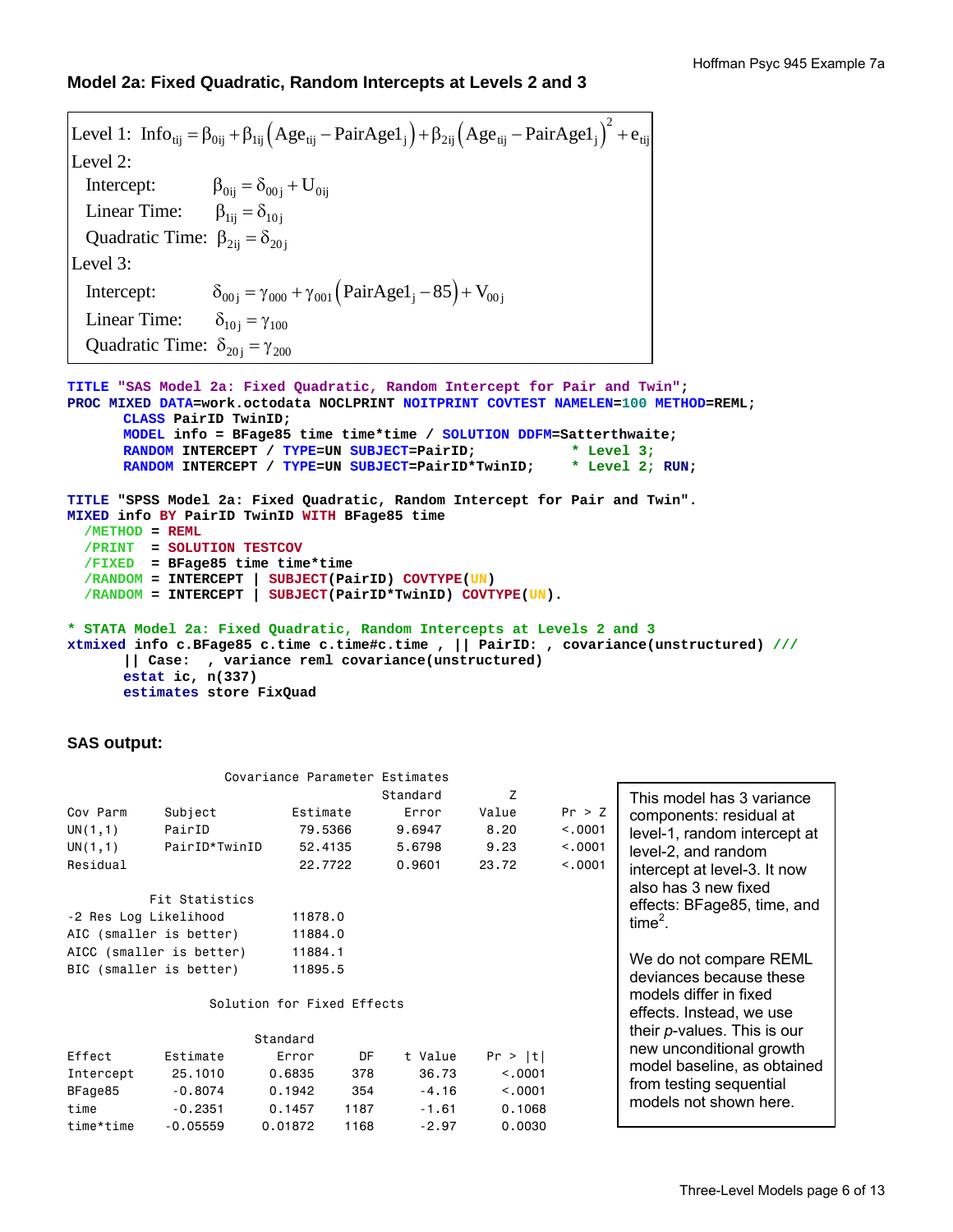## **Model 2b: Fixed Quadratic, Random Linear Slope at Level 2**

```
(Age_{\text{ti}} - \text{PairAge1}_{i}) + \beta_{2\text{ii}} (Age_{\text{ti}} - \text{PairAge1}_{i})^{2}Level 1: Info_{ij} = \beta_{0ij} + \beta_{1ij} (Age_{tij} - PairAge1_j) + \beta_{2ij} (Age_{tij} - PairAge1_j) + e_{tij}Intercept: \beta_{0ij} = \delta_{00j} + U_{0ij}Linear Time: \beta_{1ij} = \delta_{10j} + U_{1ij}Quadratic Time: \beta_{2ij} = \delta_{20j}Level 2: 
Level 3: 
 Intercept: \delta_{00j} = \gamma_{000} + \gamma_{001} (\text{PairAge1}_j - 85) + V_{00j}\delta_{10j} = \gamma_{100}Quadratic Time: \delta_{20j} = \gamma_{200} Linear Time: 
TITLE "SAS Model 2b: Add Random Linear Slope for Twin"; 
PROC MIXED DATA=work.octodata NOCLPRINT NOITPRINT COVTEST NAMELEN=100 METHOD=REML; 
        CLASS PairID TwinID; 
        MODEL info = BFage85 time time*time / SOLUTION DDFM=Satterthwaite; 
        RANDOM INTERCEPT / TYPE=UN SUBJECT=PairID; * Level 3;<br>RANDOM INTERCEPT time / TYPE=UN SUBJECT=PairID*TwinID; * Level 2; RUN;
        RANDOM INTERCEPT time / TYPE=UN SUBJECT=PairID*TwinID;
TITLE "SPSS Model 2b: Add Random Linear Slope for Twin". 
MIXED info BY PairID TwinID WITH BFage85 time 
   /METHOD = REML
   /PRINT = SOLUTION TESTCOV
   /FIXED = BFage85 time time*time 
   /RANDOM = INTERCEPT | SUBJECT(PairID) COVTYPE(UN) 
   /RANDOM = INTERCEPT time | SUBJECT(PairID*TwinID) COVTYPE(UN). 
* STATA Model 2b: Add Random Linear Slope for Twin 
xtmixed info c.BFage85 c.time c.time#c.time , || PairID: , covariance(unstructured) ///
         || Case: time , variance reml covariance(unstructured)
```
**estat ic, n(337) estimates store RandLin2 lrtest RandLin2 FixQuad** 

### **SAS output:**

| Covariance Parameter Estimates |  |
|--------------------------------|--|
|--------------------------------|--|

|          |               |          | Standard |       |                                               |
|----------|---------------|----------|----------|-------|-----------------------------------------------|
| Cov Parm | Subject       | Estimate | Error    | Value | Pr 7                                          |
| UN(1,1)  | PairID        | 80,1040  | 9.4107   | 8.51  | $\langle .0001 \rangle$ devel-3 intercept var |
| UN(1,1)  | PairID*TwinID | 44,3119  | 5.2577   | 8.43  | $\langle .0001 \rangle$ devel-2 intercept var |
| UN(2,1)  | PairID*TwinID | 1.6220   | 0.7900   | 2.05  | 0.0401 $\rightarrow$ level-2 int-linear cov   |
| UN(2, 2) | PairID*TwinID | 1.1784   | 0.1806   | 6.53  | $\langle .0001 \rangle$ + level-2 linear var  |
| Residual |               | 15,1230  | 0.8325   | 18.17 | $\langle .0001 \rangle$ level-1 residual var  |

| Fit Statistics           |         |
|--------------------------|---------|
| -2 Res Log Likelihood    | 11746.0 |
| AIC (smaller is better)  | 11756.0 |
| AICC (smaller is better) | 11756.0 |
| BIC (smaller is better)  | 11775.1 |

This model has 2 new variance components at level 2: random linear slope and intercept-slope covariance. **Do we need the random linear slope for twin?**  *Yes, −2∆LL(~2) = 132, p < .001*

#### Solution for Fixed Effects Standard

|           |           | u tanuar u |      |         |          |
|-----------|-----------|------------|------|---------|----------|
| Effect    | Estimate  | Error      | DF   | t Value | Pr >  t  |
| Intercept | 25.2772   | 0.6627     | 350  | 38.14   | < 0.0001 |
| BFage85   | $-0.7308$ | 0.1909     | 347  | $-3.83$ | 0.0002   |
| time      | $-0.1455$ | 0.1329     | 1168 | $-1.09$ | 0.2741   |
| time*time | $-0.1021$ | 0.01654    | 943  | $-6.17$ | < 0.001  |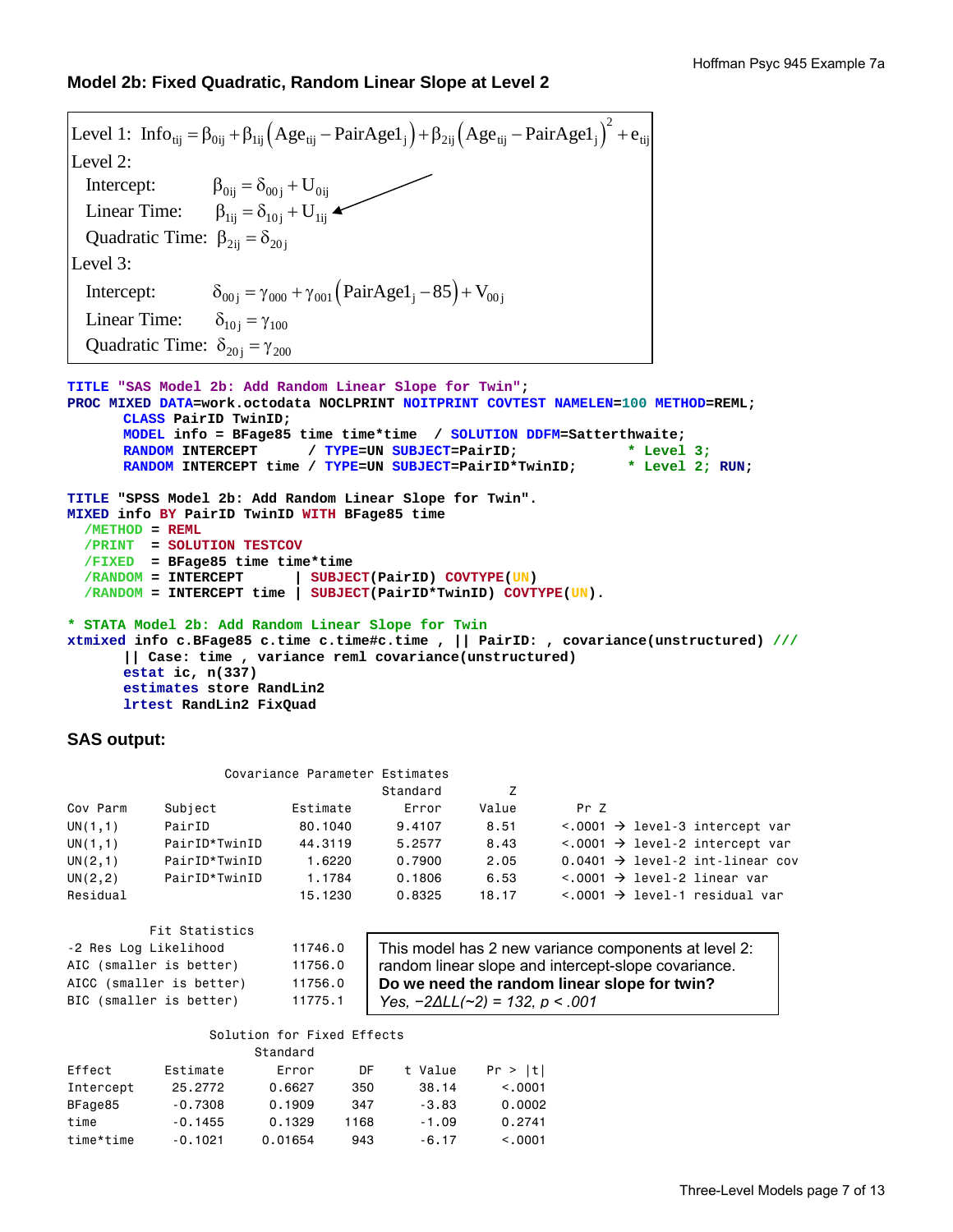# **Model 2c: Fixed Quadratic, Random Linear Slope at Levels 2 and 3**

```
(Age_{ii} - \text{PairAge1}_{i}) + \beta_{2ii} (Age_{ii} - \text{PairAge1}_{i})^{2}Level 1: Info_{ij} = \beta_{0ij} + \beta_{1ij} (Age_{tij} - PairAge1_j) + \beta_{2ij} (Age_{tij} - PairAge1_j) + e_{tij}Intercept: \beta_{0ij} = \delta_{00j} + U_{0ij}Linear Time: \beta_{1ij} = \delta_{10j} + U_{1ij}Quadratic Time: \beta_{2ij} = \delta_{20j}Level 2: 
Level 3: 
 Intercept: \delta_{00j} = \gamma_{000} + \gamma_{001} (\text{PairAge1}_j - 85) + V_{00j}Linear Time: \delta_{10j} = \gamma_{100} + V_{10j}Quadratic Time: \delta_{20j} = \gamma_{200}TITLE "SAS Model 2c: Add Random Linear Slope for Pair"; 
PROC MIXED DATA=work.octodata NOCLPRINT NOITPRINT COVTEST NAMELEN=100 METHOD=REML; 
       CLASS PairID TwinID; 
       MODEL info = BFage85 time time*time / SOLUTION DDFM=Satterthwaite; 
       RANDOM INTERCEPT time / TYPE=UN SUBJECT=PairID; * Level 3;
       RANDOM INTERCEPT time / TYPE=UN SUBJECT=PairID*TwinID; * Level 2; RUN; 
TITLE "SPSS Model 2c: Add Random Linear Slope for Pair". 
MIXED info BY PairID TwinID WITH BFage85 time 
   /METHOD = REML
   /PRINT = SOLUTION TESTCOV
   /FIXED = BFage85 time time*time 
   /RANDOM = INTERCEPT time | SUBJECT(PairID) COVTYPE(UN) 
   /RANDOM = INTERCEPT time | SUBJECT(PairID*TwinID) COVTYPE(UN). 
* STATA Model 2c: Add Random Linear Slope for Pair 
xtmixed info c.BFage85 c.time c.time#c.time , || PairID: time, covariance(unstructured) ///
        || Case: time , variance reml covariance(unstructured) 
       estat ic, n(337) 
       estimates store RandLin23 
       lrtest RandLin23 RandLin2 
SAS output:
                  Covariance Parameter Estimates 
er and the standard standard the standard standard standard standard standard standard standard standard stand
Cov Parm Subject Estimate Error Value Pr Z 
UN(1,1) PairID 80.8615 9.5038 8.51 <.0001 \rightarrow level-3 intercept var
UN(2,1) PairID -0.7329 0.9258 -0.79 0.4286 \rightarrow level-3 int-linear cov
UN(2,2) PairID 0.06408 0.1697 0.38 0.3529 \rightarrow level-3 linear var
UN(1,1) PairID*TwinID 44.0073 5.2210 8.43 <.0001 \rightarrow level-2 intercept var
UN(2,1) PairID*TwinID 1.9569 0.8826 2.22 0.0266 \rightarrow level-2 int-linear cov
UN(2,2) PairID*TwinID 1.1164 0.2416 4.62 <.0001 \rightarrow level-2 linear var
Residual 15.1148 0.8311 18.19 <.0001 → level-1 residual var
           Fit Statistics 
-2 Res Log Likelihood 11745.2 
AIC (smaller is better) 11759.2
AICC (smaller is better) 11759.3
BIC (smaller is better) 11786.0
                                         This model has 2 new variance components at level 3: random linear 
                                         slope and intercept-slope covariance. Do we need the random 
                                         linear slope for pair, too? No, −2∆LL(~2) = 0.8, p = .67
                                                     ICC of person within pair: 
                                                     For Intercepts = 80.86 / (80.86 + 44.01) = .65For Slopes = 0.06 / (0.06 + 1.12) = 0.05 (\approx 0)Because the ICC for the slope at the pair level is 
                                                     not significantly different from 0, we will remove it.
```
### Solution for Fixed Effects

|           |           | Standard |      |         |          |
|-----------|-----------|----------|------|---------|----------|
| Effect    | Estimate  | Error    | DF   | t Value | Pr >  t  |
| Intercept | 25.2550   | 0.6639   | 348  | 38.04   | < 0.0001 |
| BFage85   | $-0.7439$ | 0.1909   | 348  | $-3.90$ | 0.0001   |
| time      | $-0.1429$ | 0.1333   | 1040 | $-1.07$ | 0.2838   |
| time*time | $-0.1017$ | 0.01654  | 944  | $-6.15$ | < 0.001  |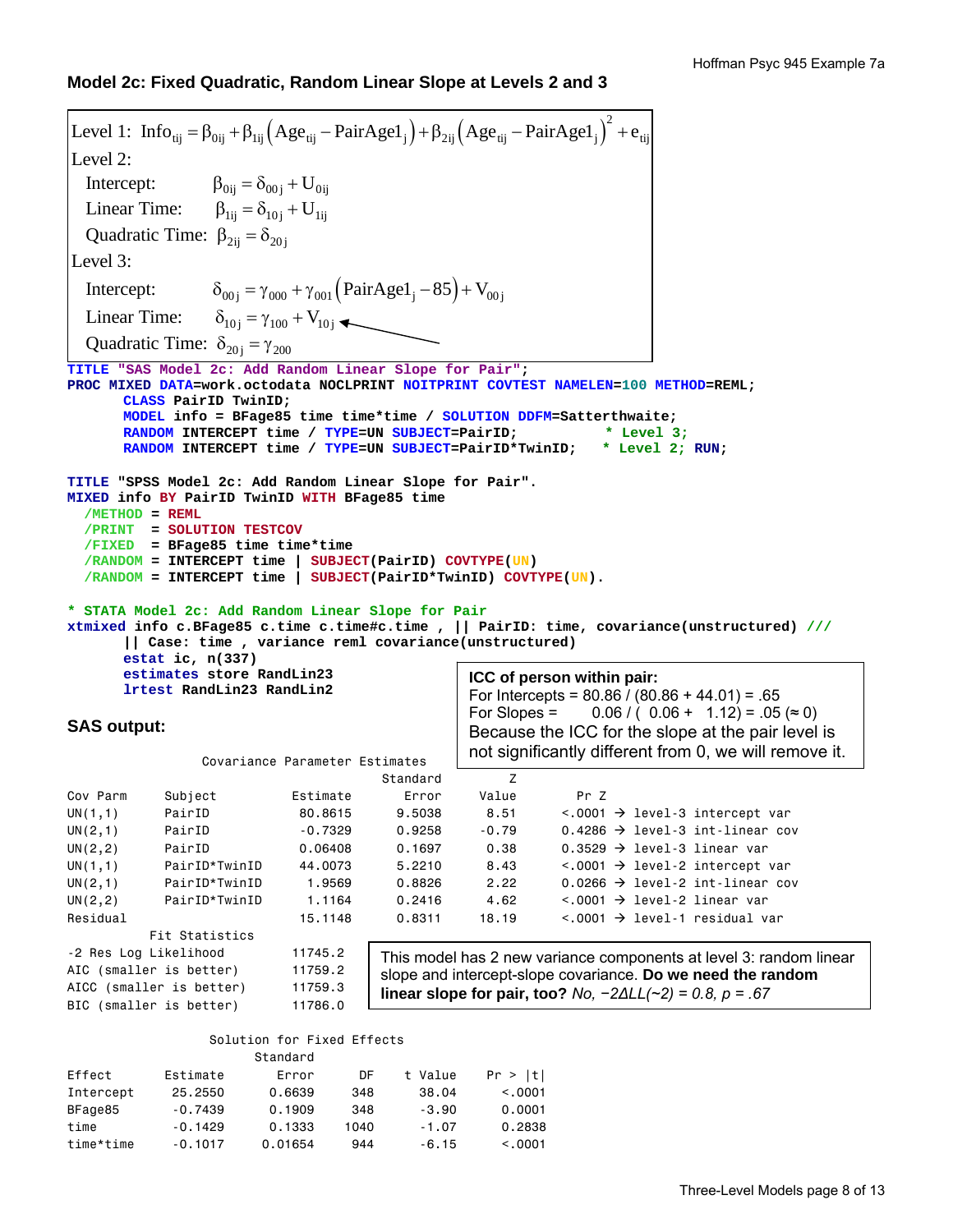## **TWO EQUIVALENT MODELS: VARIBLE-BASED CENTERING VS. CONSTANT-BASED CENTERING**

## **Model 3a: Separate Effects of Grip Strength at Each Level via Variable-Based Centering**

```
TITLE "SAS Model 3a: Grip Strength at each level via VARIABLE-BASED CENTERING"; 
PROC MIXED DATA=work.octodata NOCLPRINT NOITPRINT COVTEST NAMELEN=100 METHOD=REML; 
      CLASS PairID TwinID; 
      MODEL info = BFage85 time time*time WPgripp WFgripp BFgripp9 
                     / SOLUTION DDFM=Satterthwaite; 
      RANDOM INTERCEPT / TYPE=UN SUBJECT=PairID; * Level 3;
      RANDOM INTERCEPT time / TYPE=UN SUBJECT=PairID*TwinID; * Level 2;
      ESTIMATE "Level-2 Contextual Effect" WFgripp 1 WPgripp -1; 
      ESTIMATE "Level-3 Contextual Effect" BFgripp9 1 WFgripp -1; RUN; 
TITLE "SPSS Model 3a: Grip Strength at each level via VARIABLE-BASED CENTERING". 
MIXED info BY PairID TwinID WITH BFage85 time WPgripp WFgripp BFgripp9 
   /METHOD = REML
   /PRINT = SOLUTION TESTCOV
   /FIXED = BFage85 time time*time WPgripp WFgripp BFgripp9 
   /RANDOM = INTERCEPT | SUBJECT(PairID) COVTYPE(UN) 
   /RANDOM = INTERCEPT time | SUBJECT(PairID*TwinID) COVTYPE(UN) 
   /TEST = "Level-2 Contextual Effect" WFgripp 1 WPgripp -1 
   /TEST = "Level-3 Contextual Effect" BFgripp9 1 WFgripp -1. 
* STATA Model 3a: Grip Strength at each level via VARIABLE-BASED CENTERING 
xtmixed info c.BFage85 c.time c.time#c.time c.WPgripp c.WFgripp c.BFgripp9 , ///
     || PairID: , covariance(unstructured) || Case: time, variance reml covariance(unstructured) 
      estat ic, n(337) 
       lincom 1*c.WFgripp - 1*c.WPgripp // Level-2 Contextual Effect 
       lincom 1*c.BFgripp9 - 1*c.WFgripp // Level-3 Contextual Effect 
Model 3b: Testing 3-Level Convergence of Grip Strength Effects via Constant-Based Centering 
TITLE "SAS Model 3b: Grip Strength Convergence across levels via CONSTANT-BASED CENTERING"; 
PROC MIXED DATA=work.octodata NOCLPRINT NOITPRINT COVTEST NAMELEN=100 METHOD=REML; 
      CLASS PairID TwinID; 
      MODEL info = BFage85 time time*time TVgripp9 BPgripp9 BFgripp9 
                    / SOLUTION DDFM=Satterthwaite; 
      RANDOM INTERCEPT / TYPE=UN SUBJECT=PairID; * Level 3;<br>RANDOM INTERCEPT time / TYPE=UN SUBJECT=PairID*TwinID; * Level 2;
      RANDOM INTERCEPT time / TYPE=UN SUBJECT=PairID*TwinID;
      ESTIMATE "Level-2 Within-Family Effect" TVgripp9 1 BPgripp9 1; 
      ESTIMATE "Level-3 Between-Pair Effect" TVgripp9 1 BPgripp9 1 BFgripp9 1; RUN; 
TITLE "SPSS Model 3b: Grip Strength Convergence across levels via CONSTANT-BASED CENTERING". 
MIXED info BY PairID TwinID WITH BFage85 time TVgripp9 BPgripp9 BFgripp9 
  /METHOD = REML
   /PRINT = SOLUTION TESTCOV
   /FIXED = BFage85 time time*time TVgripp9 BPgripp9 BFgripp9 
   /RANDOM = INTERCEPT | SUBJECT(PairID) COVTYPE(UN) 
   /RANDOM = INTERCEPT time | SUBJECT(PairID*TwinID) COVTYPE(UN) 
   /TEST = "Level-2 Within-Family Effect" TVgripp9 1 BPgripp9 1 
   /TEST = "Level-3 Between-Pair Effect" TVgripp9 1 BPgripp9 1 BFgripp9 1. 
* STATA Model 3b: Grip Strength Convergence across levels via CONSTANT-BASED CENTERING 
xtmixed info c.BFage85 c.time c.time#c.time c.TVgripp9 c.BPgripp9 c.BFgripp9 , ///
     || PairID: , covariance(unstructured) || Case: time, variance reml covariance(unstructured) 
      estat ic, n(337) 
      lincom 1*c.TVgripp9 + 1*c.BPgripp9 // Level-2 Within-Family Effect 
      lincom 1*c.TVgripp9 + 1*c.BPgripp9 + 1*c.BFgripp9 // Level-3 Between-Pair Effect
```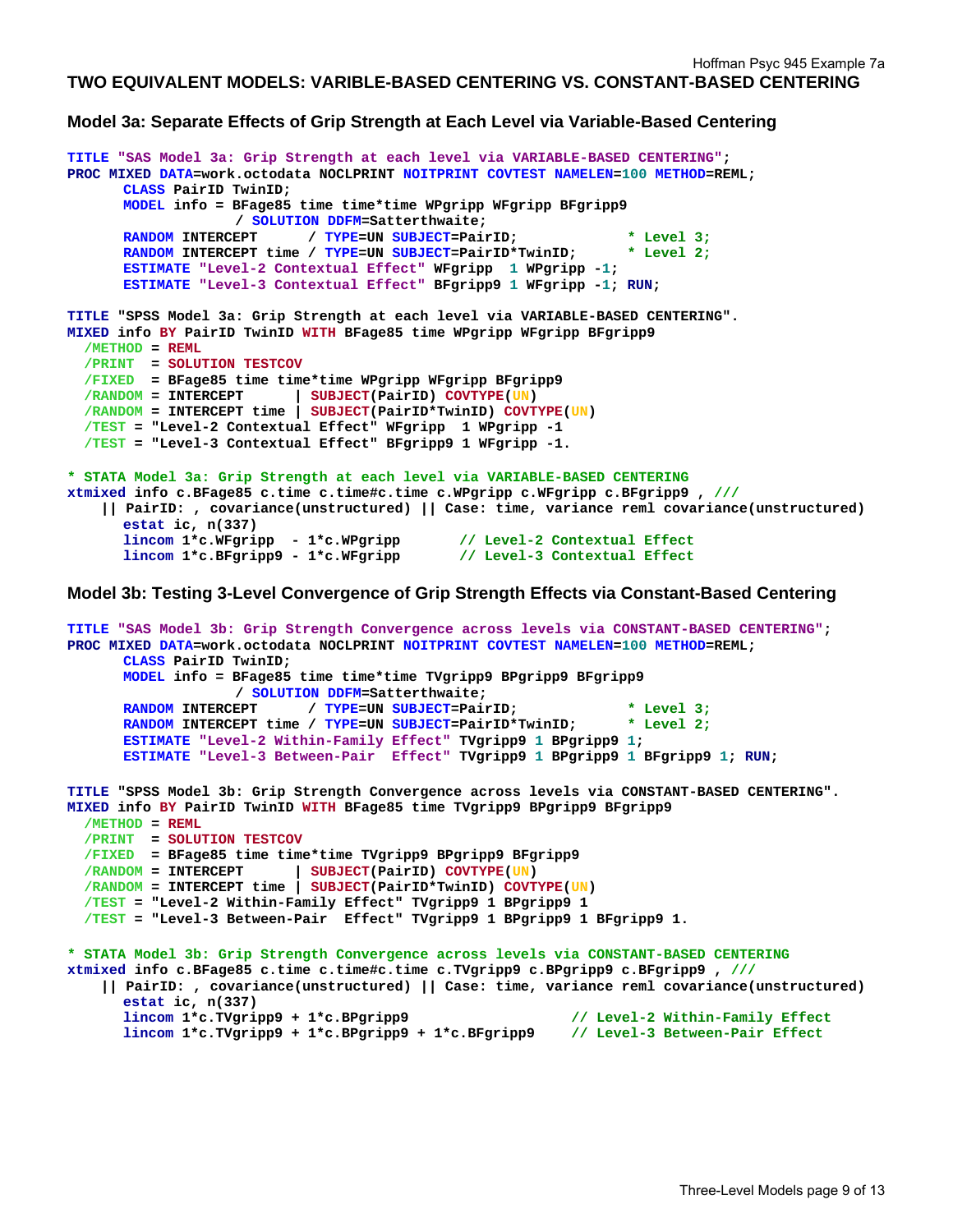# **SAS output:**

|                          |                         | Covariance Parameter Estimates |          |       |          |                               |
|--------------------------|-------------------------|--------------------------------|----------|-------|----------|-------------------------------|
|                          |                         |                                | Standard | Z     |          | Because the models we will    |
| Cov Parm                 | Subject                 | Estimate                       | Error    | Value | Pr Z     | examine for grip strength are |
| UN(1,1)                  | PairID                  | 71,3908                        | 8,5961   | 8.31  | < 0.001  | equivalent, the variance      |
| UN(1,1)                  | PairID*TwinID           | 41,9006                        | 5.0435   | 8.31  | < 0.001  | components and fit statistics |
| UN(2,1)                  | PairID*TwinID           | 1.2241                         | 0.7247   | 1.69  | 0.0912   | are the same for both.        |
| UN(2, 2)                 | PairID*TwinID           | 0.9945                         | 0.1647   | 6.04  | < 0.001  |                               |
| Residual                 |                         | 15,3123                        | 0.8413   | 18,20 | < 0.0001 |                               |
|                          | Fit Statistics          |                                |          |       |          |                               |
| -2 Res Log Likelihood    |                         | 11677.9                        |          |       |          |                               |
|                          | AIC (smaller is better) | 11687.9                        |          |       |          |                               |
| AICC (smaller is better) |                         | 11688.0                        |          |       |          |                               |
|                          | BIC (smaller is better) | 11707.0                        |          |       |          |                               |

# **Model 3a: Separate Effects of Grip Strength at Each Level via Variable-Based Centering**

| Level 2:<br>Within-person grip (WPgripp)<br>$\beta_{0ij} = \delta_{00j} + \delta_{01j} \left( \overline{Grip}_{ij} - \overline{Grip}_{j} \right) + U_{0ij}$<br>$\beta_{1ij} = \delta_{10j} + U_{1ij}$<br>Intercept:<br>Linear Time:<br><b>Within-family grip (WFgripp)</b><br>$\beta_{2ij} = \delta_{20i}$<br>Quadratic Time:<br>Within-Person Grip: $\beta_{3ij} = \delta_{30j}$<br>Level 3:<br>$\delta_{00i} = \gamma_{000} + \gamma_{001} (PairAge1_{i} - 85) + \gamma_{002} (\overline{Grip}_{i} - 9) + V_{00i}$<br>Intercept:<br>Linear Time:<br>$\delta_{10} = \gamma_{100}$<br><b>Between-family grip (BFgripp9)</b><br>Quadratic Time:<br>$\delta_{20i} = \gamma_{200}$<br>Within-Person Grip: $\delta_{30i} = \gamma_{300}$<br>Within-Family Grip: $\delta_{01i} = \gamma_{010}$ |  | Level 1: $\text{Info}_{\text{tij}} = \beta_{0i} + \beta_{1i} \left( \text{Age}_{\text{tij}} - \text{PairAge1}_{i} \right) + \beta_{2i} \left( \text{Age}_{\text{tij}} - \text{PairAge1}_{i} \right)^{2} + \beta_{3i} \left( \text{Grip}_{\text{tij}} - \overline{\text{Grip}}_{i} \right) + e_{\text{tij}}$ |
|-------------------------------------------------------------------------------------------------------------------------------------------------------------------------------------------------------------------------------------------------------------------------------------------------------------------------------------------------------------------------------------------------------------------------------------------------------------------------------------------------------------------------------------------------------------------------------------------------------------------------------------------------------------------------------------------------------------------------------------------------------------------------------------------|--|-------------------------------------------------------------------------------------------------------------------------------------------------------------------------------------------------------------------------------------------------------------------------------------------------------------|
|                                                                                                                                                                                                                                                                                                                                                                                                                                                                                                                                                                                                                                                                                                                                                                                           |  |                                                                                                                                                                                                                                                                                                             |
|                                                                                                                                                                                                                                                                                                                                                                                                                                                                                                                                                                                                                                                                                                                                                                                           |  |                                                                                                                                                                                                                                                                                                             |
|                                                                                                                                                                                                                                                                                                                                                                                                                                                                                                                                                                                                                                                                                                                                                                                           |  |                                                                                                                                                                                                                                                                                                             |
|                                                                                                                                                                                                                                                                                                                                                                                                                                                                                                                                                                                                                                                                                                                                                                                           |  |                                                                                                                                                                                                                                                                                                             |
|                                                                                                                                                                                                                                                                                                                                                                                                                                                                                                                                                                                                                                                                                                                                                                                           |  |                                                                                                                                                                                                                                                                                                             |
|                                                                                                                                                                                                                                                                                                                                                                                                                                                                                                                                                                                                                                                                                                                                                                                           |  |                                                                                                                                                                                                                                                                                                             |
|                                                                                                                                                                                                                                                                                                                                                                                                                                                                                                                                                                                                                                                                                                                                                                                           |  |                                                                                                                                                                                                                                                                                                             |
|                                                                                                                                                                                                                                                                                                                                                                                                                                                                                                                                                                                                                                                                                                                                                                                           |  |                                                                                                                                                                                                                                                                                                             |
|                                                                                                                                                                                                                                                                                                                                                                                                                                                                                                                                                                                                                                                                                                                                                                                           |  |                                                                                                                                                                                                                                                                                                             |
|                                                                                                                                                                                                                                                                                                                                                                                                                                                                                                                                                                                                                                                                                                                                                                                           |  |                                                                                                                                                                                                                                                                                                             |
|                                                                                                                                                                                                                                                                                                                                                                                                                                                                                                                                                                                                                                                                                                                                                                                           |  |                                                                                                                                                                                                                                                                                                             |

# Solution for Fixed Effects

|                           |           | Standard |           |          |     |         |         |         |                                      |  |
|---------------------------|-----------|----------|-----------|----------|-----|---------|---------|---------|--------------------------------------|--|
| Effect                    | Estimate  | Error    | DF        | t Value  |     | Pr >  t |         |         |                                      |  |
| Intercept                 | 27,0432   | 0.7529   | 354       | 35.92    |     | < 0.001 |         |         |                                      |  |
| BFage85                   | $-0.3463$ | 0.1921   | 349       | $-1.80$  |     | 0.0723  |         |         |                                      |  |
| time                      | 0.08845   | 0.1386   | 1171      | 0.64     |     | 0.5235  |         |         |                                      |  |
| time*time                 | $-0.1010$ | 0.01653  | 954       | $-6.11$  |     | < 0.001 |         |         |                                      |  |
|                           |           |          |           |          |     |         |         |         |                                      |  |
| WPgripp                   | 0.5031    | 0.09796  | 1184      | 5.14     |     |         |         |         | <.0001 level-1, total within-person  |  |
| WFgripp                   | 0.9144    | 0.2251   | 281       | 4.06     |     |         |         |         | <.0001 level-2, total within-family  |  |
| BFgripp9                  | 1.5114    | 0.2464   | 338       | 6.13     |     |         |         |         | <.0001 level-3, total between-family |  |
|                           |           |          |           |          |     |         |         |         |                                      |  |
|                           |           |          | Estimates |          |     |         |         |         |                                      |  |
|                           |           |          |           | Standard |     |         |         |         |                                      |  |
| Label                     |           | Estimate |           | Error    | DF. |         | t Value | Pr >  t |                                      |  |
| Level-2 Contextual Effect |           | 0.4112   |           | 0.2416   | 364 |         | 1.70    |         | 0.0895                               |  |
| Level-3 Contextual Effect |           | 0.5971   |           | 0.3275   | 580 |         | 1.82    |         | 0.0688                               |  |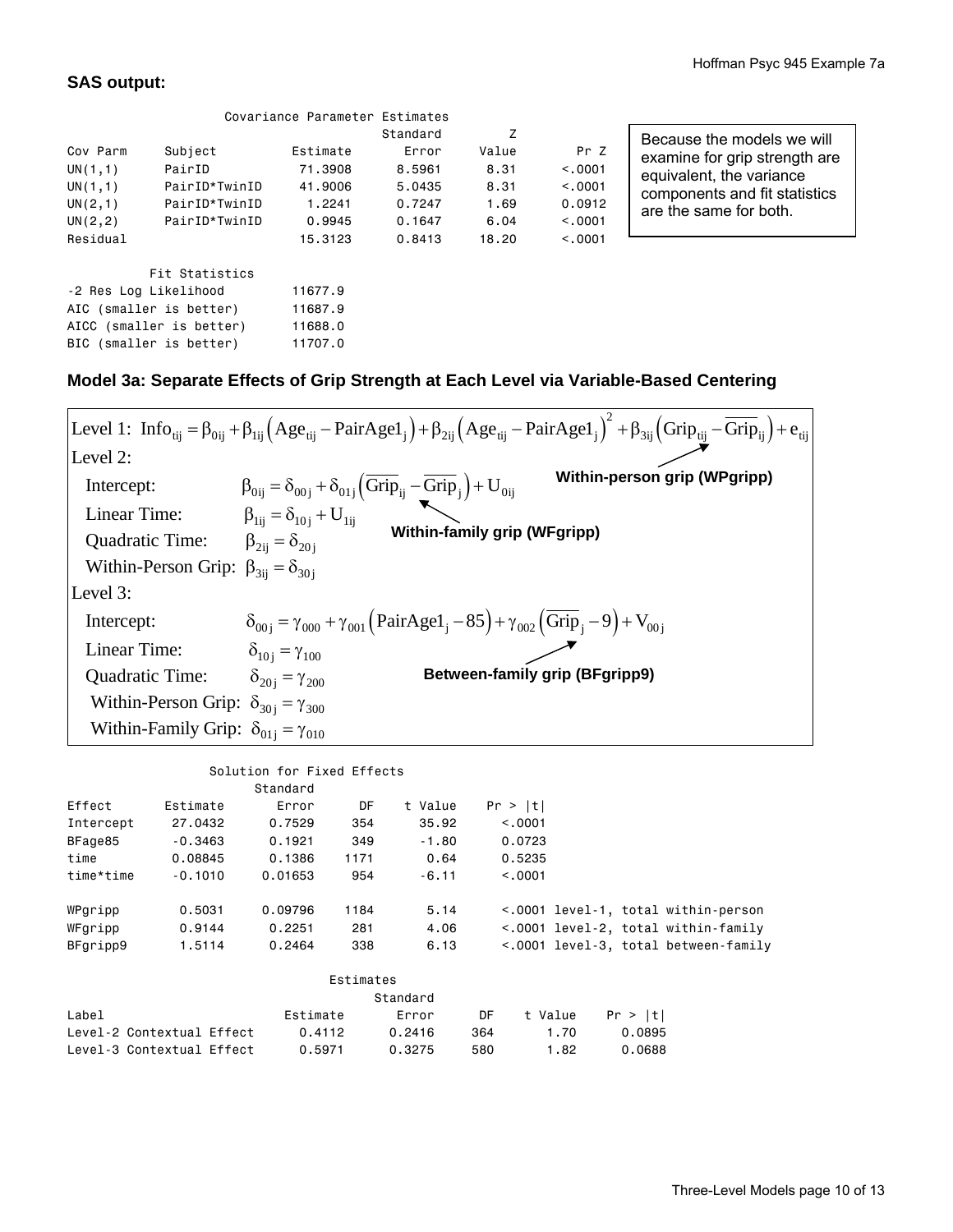# **Model 3b: Testing 3-Level Convergence of Grip Strength Effects via Constant-Based Centering**

|                                                   |                                                                                                                            | Level 1: $\text{Info}_{\text{tij}} = \beta_{0i} + \beta_{1i} (\text{Age}_{\text{tij}} - \text{PairAge1}_i) + \beta_{2i} (\text{Age}_{\text{tij}} - \text{PairAge1}_i)^2 + \beta_{3i} (\text{Grip}_{\text{tij}} - 9) + e_{\text{tij}}$ |
|---------------------------------------------------|----------------------------------------------------------------------------------------------------------------------------|---------------------------------------------------------------------------------------------------------------------------------------------------------------------------------------------------------------------------------------|
| Level 2:                                          |                                                                                                                            |                                                                                                                                                                                                                                       |
| Intercept:                                        | $\beta_{0ij} = \delta_{00j} + \delta_{01j} (\overline{Grip}_{ij} - 9) + U_{0ij}$<br>$\beta_{1ij} = \delta_{10j} + U_{1ij}$ | Within-person grip (TVgripp9)                                                                                                                                                                                                         |
| Linear Time:                                      |                                                                                                                            |                                                                                                                                                                                                                                       |
| Quadratic Time:                                   | $\beta_{2ii} = \delta_{20i}$                                                                                               | Contextual between-person grip (BPgripp9)                                                                                                                                                                                             |
| Within-Person Grip: $\beta_{3ii} = \delta_{30i}$  |                                                                                                                            |                                                                                                                                                                                                                                       |
| Level 3:                                          |                                                                                                                            |                                                                                                                                                                                                                                       |
| Intercept:                                        |                                                                                                                            | $\delta_{00i} = \gamma_{000} + \gamma_{001} (PairAge1_{i} - 85) + \gamma_{002} (Grip_i - 9) + V_{00i}$                                                                                                                                |
| Linear Time:                                      | $\delta_{10} = \gamma_{100}$                                                                                               |                                                                                                                                                                                                                                       |
| Quadratic Time:                                   | $\delta_{20i} = \gamma_{200}$                                                                                              | <b>Contextual between-family grip (BFgripp9)</b>                                                                                                                                                                                      |
| Within-Person Grip: $\delta_{30i} = \gamma_{300}$ |                                                                                                                            |                                                                                                                                                                                                                                       |
| Within-Family Grip: $\delta_{01i} = \gamma_{010}$ |                                                                                                                            |                                                                                                                                                                                                                                       |
|                                                   |                                                                                                                            |                                                                                                                                                                                                                                       |

|           |                              | OUIULIUI TUL TIACU ETTCOLU |           |          |         |         |                                     |  |
|-----------|------------------------------|----------------------------|-----------|----------|---------|---------|-------------------------------------|--|
|           |                              | Standard                   |           |          |         |         |                                     |  |
| Effect    | Estimate                     | Error                      | DF        | t Value  | Pr >  t |         |                                     |  |
| Intercept | 27,0432                      | 0.7529                     | 354       | 35.92    | < 0.001 |         |                                     |  |
| BFage85   | $-0.3463$                    | 0.1921                     | 349       | $-1.80$  | 0.0723  |         |                                     |  |
| time      | 0.08845                      | 0.1386                     | 1171      | 0.64     | 0.5235  |         |                                     |  |
| time*time | $-0.1010$                    | 0.01653                    | 954       | $-6.11$  | < 0.001 |         |                                     |  |
| TVgripp9  | 0.5031                       | 0.09796                    | 1184      | 5.14     |         |         | <.0001 level-1, total within-person |  |
| BPgripp9  | 0.4112                       | 0.2416                     | 364       | 1.70     |         |         | $0.0895$ level-1 = level-2 effect?  |  |
| BFgripp9  | 0.5971                       | 0.3275                     | 580       | 1.82     |         |         | $0.0688$ level-2 = level-3 effect?  |  |
|           |                              |                            | Estimates |          |         |         |                                     |  |
|           |                              |                            |           | Standard |         |         |                                     |  |
| Label     |                              |                            | Estimate  | Error    | DF      | t Value | Pr >  t                             |  |
|           | Level-2 Within-Family Effect |                            | 0.9144    | 0.2251   | 281     | 4.06    | < 0.001                             |  |
|           | Level-3 Between-Pair Effect  |                            | 1.5114    | 0.2464   | 338     | 6.13    | < 0.001                             |  |

Solution for Eived Effects

It appears that although there is a significant positive effect of grip strength at each level, those effects may not be significantly different in magnitude. Accordingly, let's simplify the model by removing the contextual effect at level 3, such that the level-2 and level-3 effects of grip strength are assumed to be the same.

## **Model 3c: Separate Effects of Grip Strength at Level 1 and Level-2&3 via Variable-Based Centering**

```
TITLE "SAS Model 3c: Grip Strength at Level 1 and Level 2&3 via VARIABLE-BASED CENTERING"; 
PROC MIXED DATA=work.octodata NOCLPRINT NOITPRINT COVTEST NAMELEN=100 METHOD=REML; 
      CLASS PairID TwinID; 
      MODEL info = BFage85 time time*time WPgripp BPgripp9 / SOLUTION DDFM=Satterthwaite; 
      RANDOM INTERCEPT / TYPE=UN SUBJECT=PairID;
      RANDOM INTERCEPT time / TYPE=UN SUBJECT=PairID*TwinID; * Level 2; 
      ESTIMATE "Level-2&3 Contextual Effect" BFgripp9 1 WPgripp -1; RUN; 
TITLE "SPSS Model 3c: Grip Strength at Level 1 and Level 2&3 via VARIABLE-BASED CENTERING". 
MIXED info BY PairID TwinID WITH BFage85 time WPgripp BPgripp9 
  /METHOD = REML
   /PRINT = SOLUTION TESTCOV
   /FIXED = BFage85 time time*time WPgripp BPgripp9 
 /RANDOM = INTERCEPT | SUBJECT(PairID) COVTYPE(UN) 
 /RANDOM = INTERCEPT time | SUBJECT(PairID*TwinID) COVTYPE(UN) 
   /TEST = "Level-2&3 Contextual Effect" BPgripp9 1 WPgripp -1.
```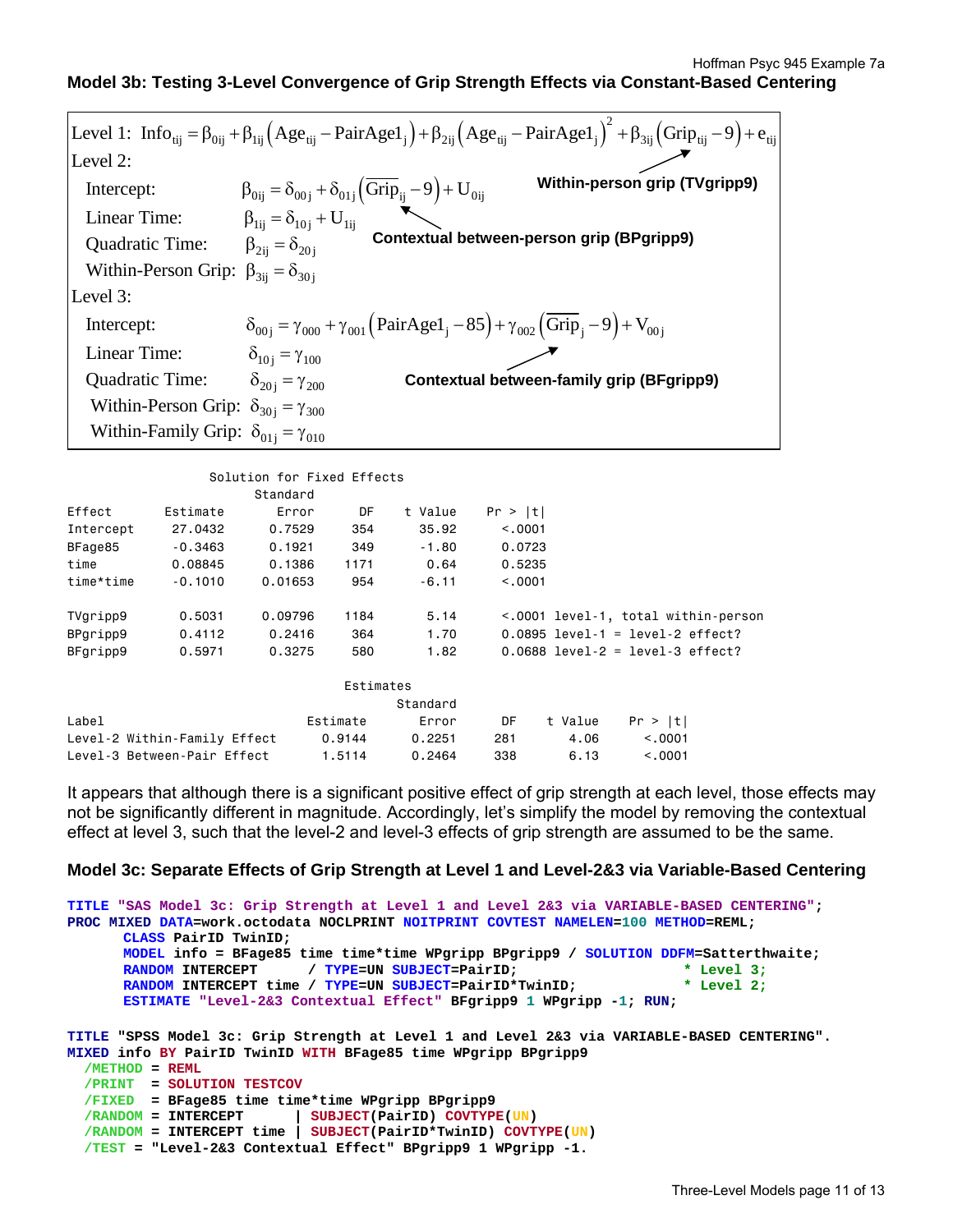**\* STATA Model 3c: Grip Strength at Level 1 and Level 2&3 via VARIABLE-BASED CENTERING xtmixed info c.BFage85 c.time c.time#c.time c.WPgripp c.BPgripp9 , /// || PairID: , covariance(unstructured) || Case: time, variance reml covariance(unstructured) estat ic, n(337) lincom 1\*c.BPgripp9 - 1\*c.WPgripp // Level-2&3 Contextual Effect**   $(Age_{ii} - \text{PairAgel}_{i}) + \beta_{2ii} (Age_{ii} - \text{PairAgel}_{i})^2 + \beta_{3ii} (\text{Grip}_{ii} - \overline{\text{Grip}}_{ii})$ Intercept:  $\beta_{0ij} = \delta_{00j} + \delta_{01j} \left( \text{Grip}_{ij} - 9 \right) + U_{0ij}$ Level 1:  $\text{Info}_{\text{tij}} = \beta_{\text{0ij}} + \beta_{\text{1ij}} \left(\text{Age}_{\text{tij}} - \text{PairAge1}_{j}\right) + \beta_{\text{2ij}} \left(\text{Age}_{\text{tij}} - \text{PairAge1}_{j}\right)^{2} + \beta_{\text{3ij}} \left(\text{Grip}_{\text{tij}} - \text{Grip}_{\text{ij}}\right) + \text{e}_{\text{tij}}$ Linear Time:  $\beta_{1ij} = \delta_{10j} + U_{1ij}$ Level 2: Intercept:  $\delta_{00j} = \gamma_{000} + \gamma_{001} (\text{PairAgel}_j - 85) + V_{00j}$  $\beta_{2ij} = \delta_{20j}$  Between-person grip (BPgripp9) Within-Person Grip:  $\beta_{3ij} = \delta_{30j}$  $\delta_{10j} = \gamma_{100}$  Quadratic Time: Level 3: Linear Time: Quadratic Time :  $\delta_{20j} = \gamma_{200}$ Within-Person Grip:  $\delta_{30j} = \gamma_{300}$ Within-Family Grip:  $\delta_{01j} = \gamma_{010}$ **Within-person grip (WPgripp)**

## **SAS output:**

|           |                             |                            |           | Covariance Parameter Estimates<br>Standard | Z       |         |         |
|-----------|-----------------------------|----------------------------|-----------|--------------------------------------------|---------|---------|---------|
| Cov Parm  |                             | Estimate                   |           | Error                                      | Value   | Pr Z    |         |
|           | Subject<br>PairID           |                            |           | 8,6544                                     | 8.32    | < .0001 |         |
| UN(1,1)   |                             | 71,9633                    |           | 5.0467                                     |         |         |         |
| UN(1,1)   | PairID*TwinID               |                            | 41,9783   |                                            | 8.32    | < 0.001 |         |
| UN(2,1)   | PairID*TwinID               |                            | 1.2345    | 0.7220                                     | 1.71    | 0.0873  |         |
| UN(2, 2)  | PairID*TwinID               |                            | 0.9953    | 0.1647                                     | 6.04    | < 0.001 |         |
| Residual  |                             |                            | 15,3081   | 0.8409                                     | 18.21   | < 0.001 |         |
|           | Fit Statistics              |                            |           |                                            |         |         |         |
|           | -2 Res Log Likelihood       | 11680.8                    |           |                                            |         |         |         |
|           | AIC (smaller is better)     | 11690.8                    |           |                                            |         |         |         |
|           | AICC (smaller is better)    | 11690.9                    |           |                                            |         |         |         |
|           | BIC (smaller is better)     | 11709.9                    |           |                                            |         |         |         |
|           |                             | Solution for Fixed Effects |           |                                            |         |         |         |
|           |                             | Standard                   |           |                                            |         |         |         |
| Effect    | Estimate                    | Error                      | DF.       | t Value                                    | Pr >  t |         |         |
| Intercept | 26,4767                     | 0.6880                     | 416       | 38.49                                      | < 0.001 |         |         |
| BFage85   | $-0.4275$                   | 0.1874                     | 366       | $-2.28$                                    | 0.0231  |         |         |
| time      | 0.09050                     | 0.1386                     | 1172      | 0.65                                       | 0.5139  |         |         |
| time*time | $-0.1011$                   | 0.01653                    | 955       | $-6.12$                                    | < .0001 |         |         |
| WPgripp   | 0.5071                      | 0.09793                    | 1185      | 5.18                                       | < 0.001 |         |         |
| BPgripp9  | 1.1843                      | 0.1696                     | 556       | 6.98                                       | < 0.001 |         |         |
|           |                             |                            | Estimates |                                            |         |         |         |
|           |                             |                            |           | Standard                                   |         |         |         |
| Label     |                             |                            | Estimate  | Error                                      | DF      | t Value | Pr >  t |
|           |                             |                            |           |                                            |         | 3.52    | 0.0005  |
|           | Level-2&3 Contextual Effect |                            | 0.6772    | 0.1926                                     | 849     |         |         |

One could then test interactions, making sure to differentiate effects across all three levels as needed…